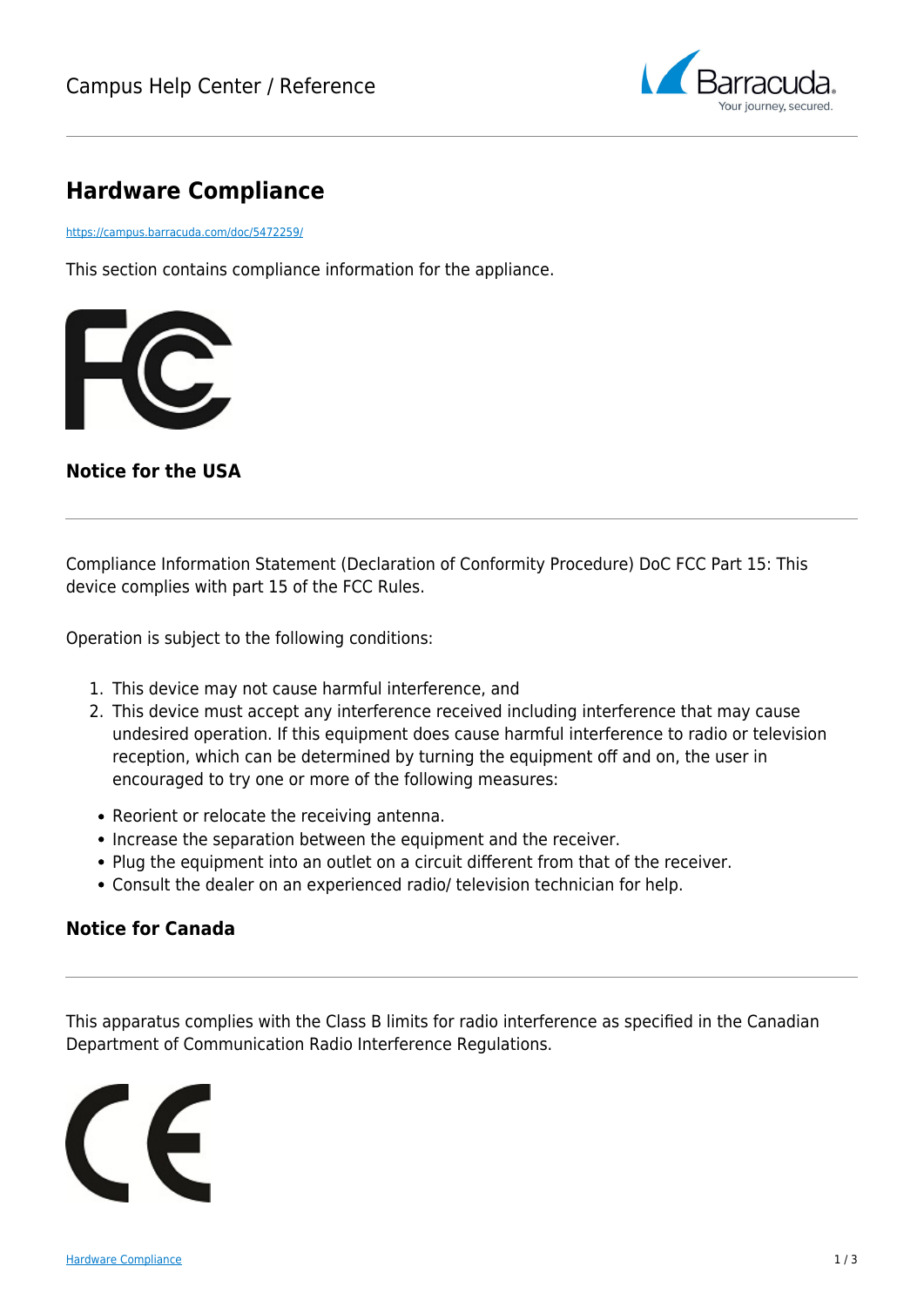

### **Notice for Europe (CE Mark)**

This product is in conformity with the Council Directive 89/336/EEC, 92/31/EEC (EMC).

## **Power Requirements**

AC input voltage 100-240 volts; frequency 50/60 Hz.